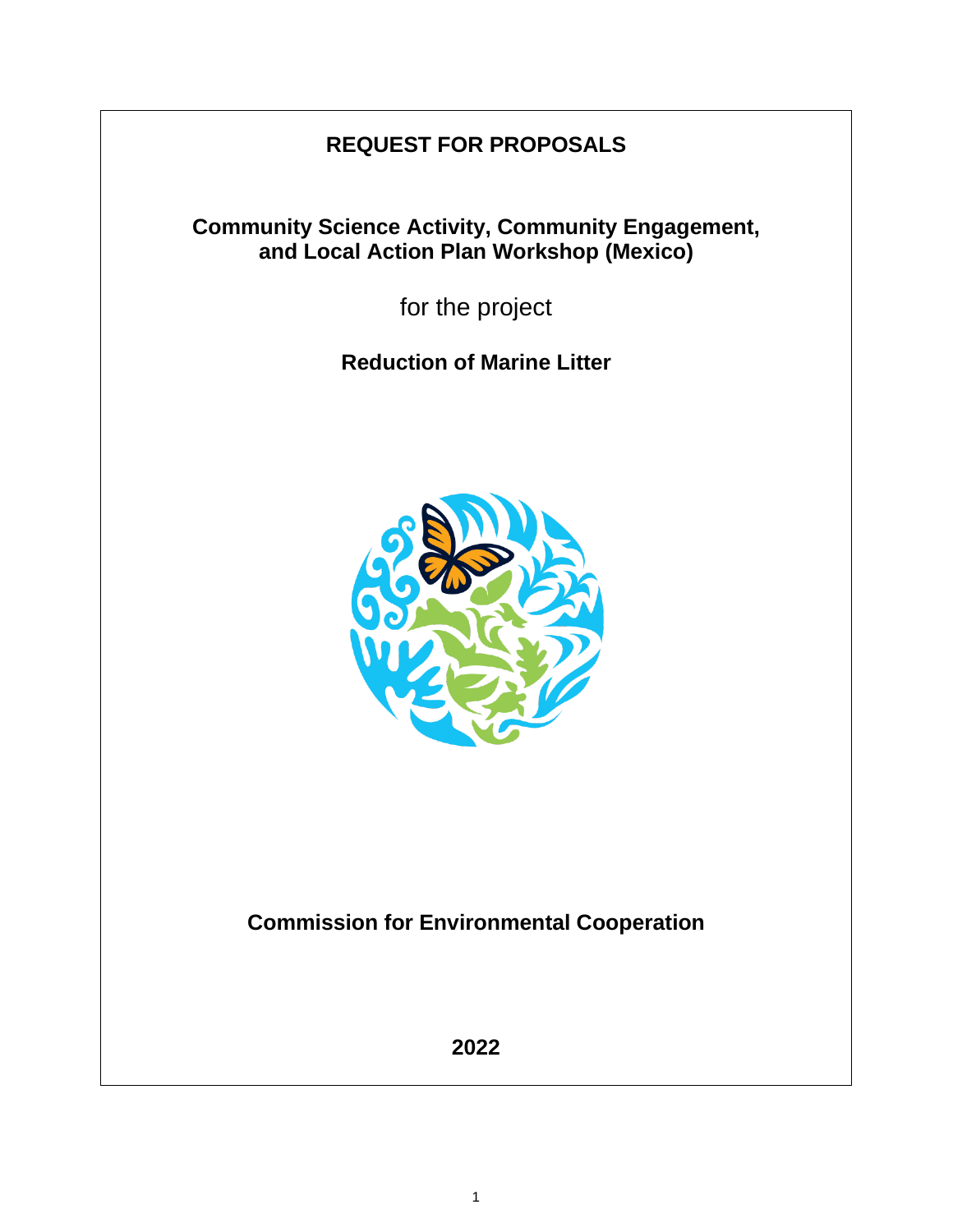## **I. Overview**

The Commission for Environmental Cooperation (CEC) is requesting proposals from prospective consultants to raise awareness about the flow of commonly littered items downstream to the ocean through community engagement in Chiapa de Corzo, Chiapas, Mexico. Specifically, the consultant would be expected to organize and facilitate a community science activity, support the rollout of a public awareness campaign, and facilitate a local workshop to develop an action plan.

The Commission for Environmental Cooperation (CEC) was established in 1994 by the governments of Canada, the United Mexican States (Mexico), and the United States of America (United States) through the North American Agreement on Environmental Cooperation, a side agreement concluded in connection with the North American Free Trade Agreement (NAFTA). As of 2020, the CEC operates in accordance with the Environmental Cooperation Agreement, which entered into force at the same time as the new trade agreement known as CUSMA, T-MEC and USMCA in each of these three countries, respectively. The CEC brings together a wide range of stakeholders, including the public, Indigenous people, youth, nongovernmental organizations, academia, and the business sector, to seek solutions to protect North America's shared environment while supporting sustainable development for the benefit of present and future generations*.* Find out more at: [<www.cec.org>](http://www.cec.org/).

The CEC's Council, its governing body, approved the project entitled Reduction of Marine Litter as part of the Operational Plan for 2021, with the purpose of preventing marine litter by demonstrating, educating, and communicating about the flow of marine litter from inland communities to the marine environment. For a complete description of the project, including tasks and related budget, please visit the CEC website at: [<http://www.cec.org/reduction-of](http://www.cec.org/reduction-of-marine-litter/)[marine-litter/>](http://www.cec.org/reduction-of-marine-litter/)

## **II. Terms of Reference**

## **A. Overview and Scope**

The *Reduction of Marine Litter* project aims to raise local awareness of the journey of marine litter and engage communities in developing solutions.

The proposed work includes a community science activity, public awareness campaign, and the development of an action plan through a workshop in Chiapa de Corzo, Chiapas, Mexico. This work will complement the deployment of a trash capture device by the CEC and partners in a local waterway and build on existing awareness-raising materials.

The purpose of the community science activity is to bring attention to local land-based sources of marine litter and to engage local stakeholders in the project. The results of the community science activity (and additional data from the trash capture device deployed in Chiapa de Corzo) will be used to inform a public awareness campaign. This work will culminate in a community workshop to discuss information collected during the project and develop an action plan to inform future land-based litter reduction efforts.

## **B. Description of Services**

The consultant shall coordinate with the CEC's designated contacts to accomplish the following in Chiapa de Corzo, Chiapas, Mexico: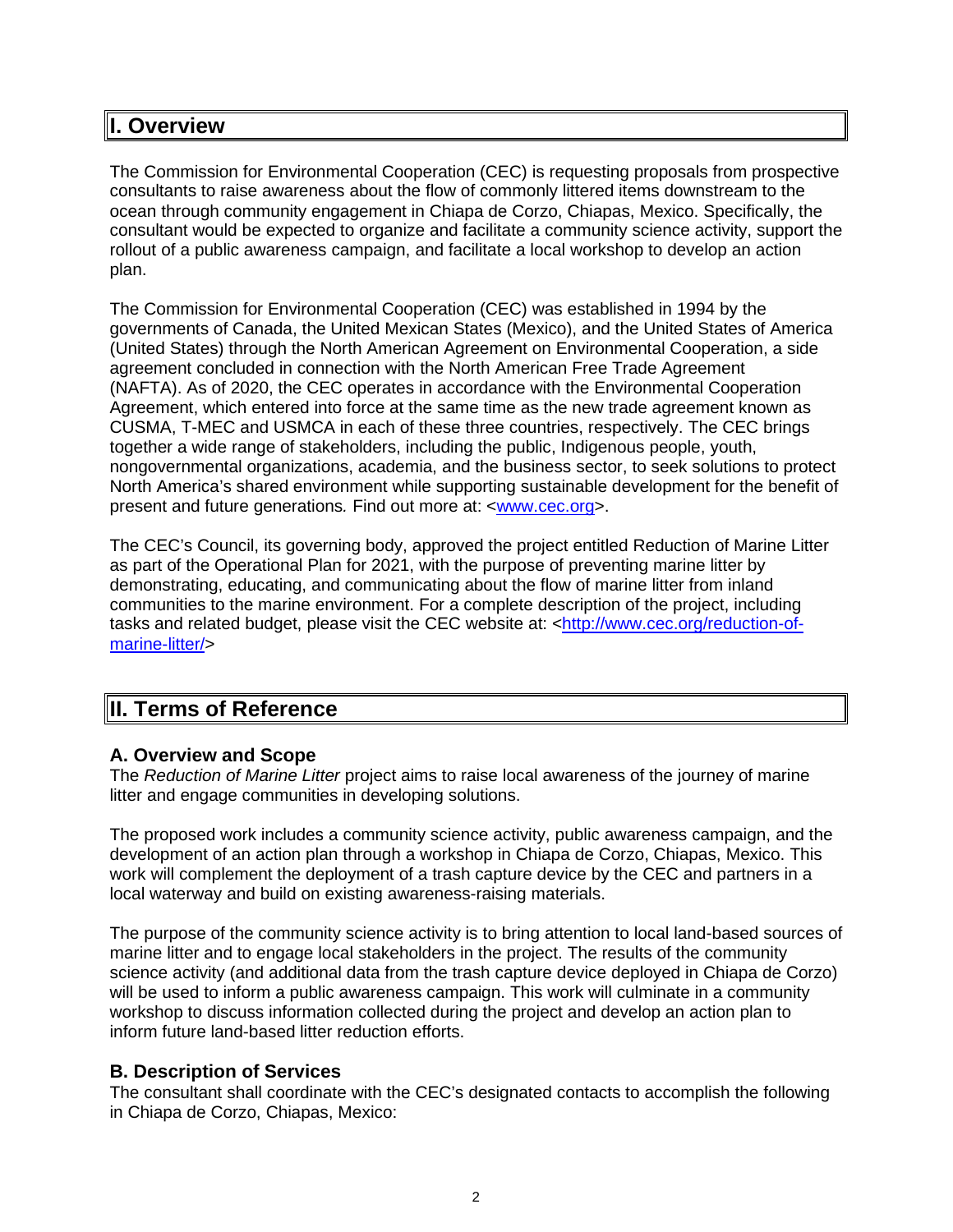#### **Component 1 – Community Science Activity on site (Start of contract to October 2022)**

- 1) Prepare community science activity
	- 1.1 Participate in calls with CEC staff, consultant responsible for the operation of the trash capture device and local stakeholders to coordinate needs for community science activity. CEC staff will share a methodology for data collection and reporting to be used at each site for consistent reporting of litter analyses, as the community science data will be incorporated into a larger litter analysis report for the site.
	- 1.2 Propose community science activity format and draft materials to be shared with the CEC and the Project Steering Committee, and incorporate feedback received. The consultant is expected to suggest a community science activity related to the local trash capture device that is suited to the local context. The general objectives of the activity are to: raise awareness of how litter enters and impacts local waterways through data gathering and monitoring, engage community members in marine litter reduction, and bring attention to the state of litter in the local waterway.
- 2) Identify participants

2.1 In collaboration with CEC staff and the Project Steering Committee, identify relevant local participants for the community science activity (from local government, local schools, environmental groups, etc.). Prepare list of potential participants.

2.2 Prepare draft invitation letter for community science activity participants.

3) Facilitate community science activity

3.1 Facilitate community science activity in Chiapa de Corzo, Chiapas, Mexico. The community science activity is expected to take place between July and October 2022, at a date determined with the CEC to accommodate participants, and may include a series of events.

3.2 Report data collected during community science activity to the CEC, using reporting methodology from 1.1 to ensure that it can be incorporated into a trinational "waterway litter snapshot" report. The majority of the data collection for the report will be done by the consultant responsible for the trash capture device over a period of several months, and the data collected during the community science activity will be incorporated into the larger dataset.

#### **Component 2 – Public Awareness Campaign (November 2022–December 2023)**

4) Collaborate with the CEC on public awareness campaign

4.1 Participate in meetings with CEC staff, Project Steering Committee and local stakeholders on an as-needed basis (at least twice per quarter) to develop an engagement plan for the rollout of a public awareness campaign that focuses on overall prevention and reduction of land-based marine litter. Provide local context and information.

4.2 Support implementation of the public awareness campaign. This may require in-person attendance at events and activities in Chiapa de Corzo, Chiapas, Mexico, as required, depending on the local context. The public awareness campaign will include a "waterway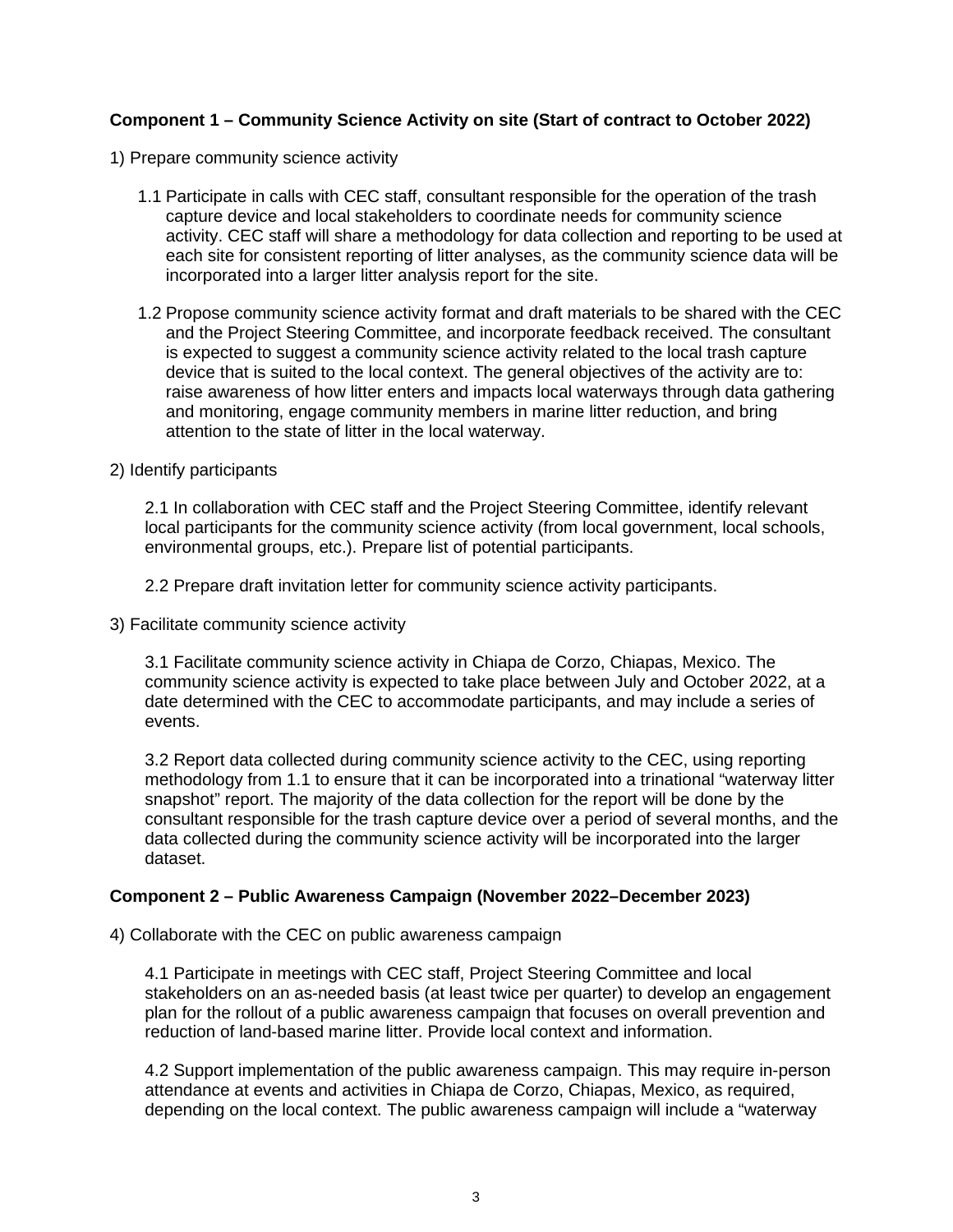litter snapshot" (with data from the trash capture device and community science activity) and existing awareness-raising materials (e.g., ads, graphics, videos, social media) from CEC's *[Last Stop: The Ocean](http://www.laststoptheocean.com/)* [campaign.](http://www.laststoptheocean.com/)

#### **Component 3 – Local Action Plan Workshop (January 2023–March 2024)**

5) Identify stakeholders

5.1 In collaboration with CEC staff and the Project Steering Committee, identify relevant local stakeholders to participate in local action plan workshop (from local government, local schools, environmental groups, etc.).

- 5.2 Prepare draft invitation letter for local action plan workshop participants.
- 6) Prepare local action plan workshop

6.1 Prepare draft workshop agenda and materials to be shared with the CEC and the Project Steering Committee, and incorporate feedback received. The consultant is expected to suggest a workshop format that is suited to the local context. The general objectives of the workshop are to: discuss information collected from the trash capture device and community science activity, and contribute to an action plan using the data to inform future land-based litter reduction efforts.

7) Facilitate local action plan workshop

7.1 Facilitate local action plan workshop. The workshop will review the project implementation and outputs and inform the stakeholders of the data collected. Data collected and other relevant information will be used to engage the participants in the development of a draft action plan. The workshop is expected to take place in mid-2023, at a date determined with the CEC to accommodate participants.

8) Produce a local action plan based on workshop results to inform future land-based litter reduction efforts

8.1 Produce a community action plan based on the workshop results to be shared with the CEC and the Project Steering Committee, and incorporate feedback received.

8.2 In consultation with the CEC, share the final community action plan with workshop participants, in a manner that is appropriate for the local context (e.g., disseminating action plan electronically, holding follow-up meeting).

9) Participate in trinational virtual workshop

9.1 Participate in virtual workshop to present results from the local activities in Mexico and lessons learned on this collaboration with trinational counterparts.

#### **Deliverables**

- 1. Proposal for citizen science activity format, for review by CEC staff and Project Steering **Committee**
- 2. List of potential local participants, and draft invitation letter for community science activity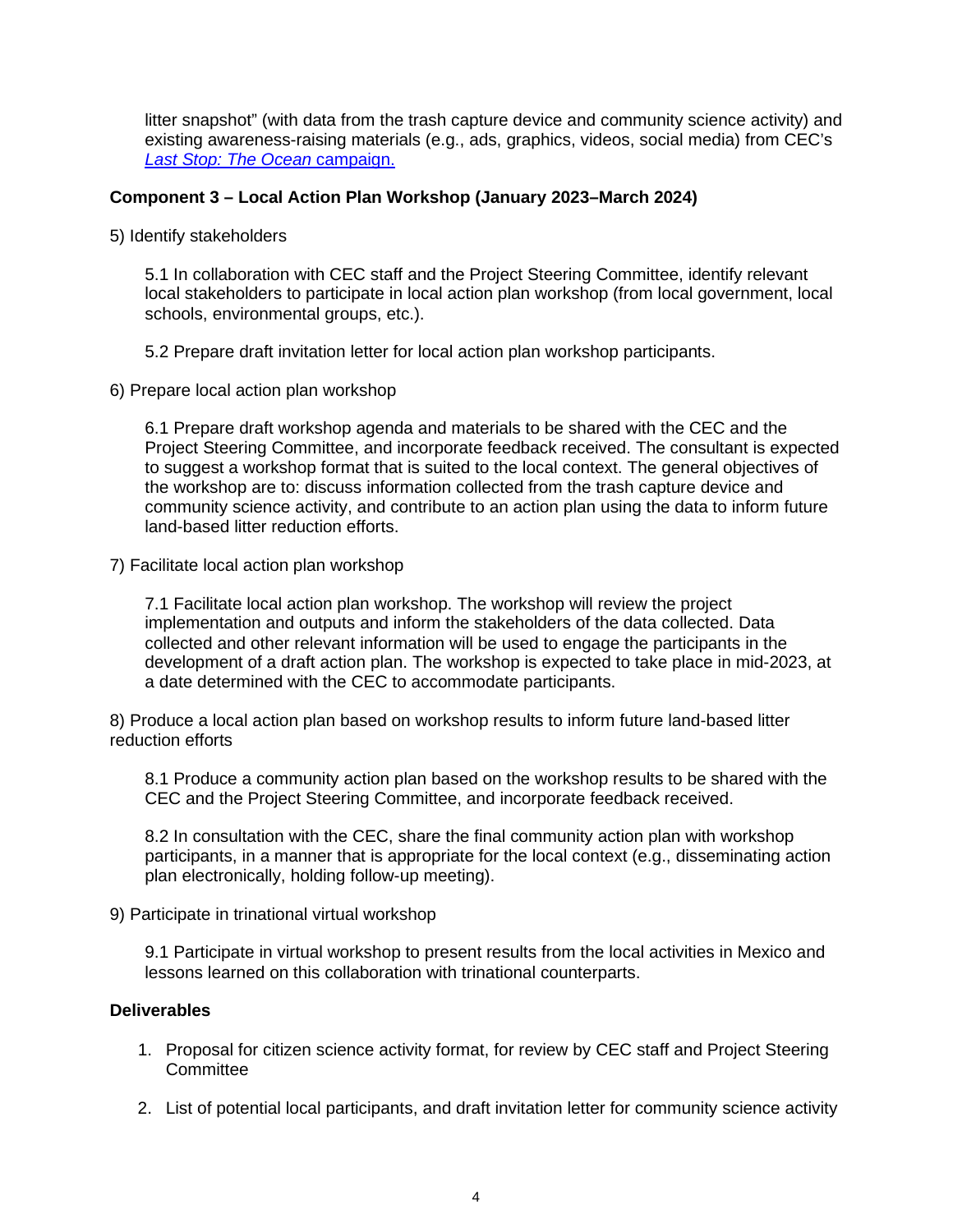- 3. Draft and final materials for community science activity, for review by CEC staff and Project Steering Committee
- 4. Facilitation of community science activity in Chiapa de Corzo, Chiapas, Mexico
- 5. Community science activity report, including data
- 6. Input and participation, as needed, in public awareness campaign
- 7. List of local stakeholders, and draft invitation letter for local action plan workshop
- 8. Draft and final workshop agenda and materials for local action plan workshop, for review by CEC staff and Project Steering Committee, and facilitation of the local action plan workshop
- 9. Draft and final community action plan to inform future land-based litter reduction efforts based on workshop results
- 10. Photos from community science activity and local action plan workshop, as well as any supporting materials and presentations from the activities
- 11. Presentation of results and lessons learned from community engagement Mexico in trinational virtual workshop, as well as any supporting materials from the presentation

#### **Meeting Arrangements**

The CEC can arrange remote conferencing and in-person meeting services for workshops, as needed. Costs associated with meeting logistics will be covered by the CEC and are not to be included in the proposal budget.

## **C. Periodic Reporting Requirements**

Throughout the project, the consultant will work in close collaboration with the CEC, the Project Steering Committee, and experts to gather information to support delivery of the work. The consultant may consult directly with government officials and other experts, as needed. However, the consultant shall report only to, and receive direction only from the CEC designated staff.

The CEC Secretariat will forward draft deliverables to the project's Steering Committee and other experts, for their review and comment. The CEC Secretariat will arrange teleconferences with the consultant, the CEC designated staff, and other experts on an as-needed basis. The goal of these meetings will be to present the products and assess progress on the project. The consultant is expected to be available for these calls, at mutually agreed times.

The consultant will work in his or her own offices. The consultant will inform the CEC of any potential problems and suggest solutions and actions that could be taken to facilitate the achievement of desired results.

| <u>I TOVISIONIAI MINGINIG OF GADGOLGA AGITYGLADIGS</u> |                                                                       |  |
|--------------------------------------------------------|-----------------------------------------------------------------------|--|
| Component 1 (start of contract to 31 October 2022)     |                                                                       |  |
| mid-May 2022                                           | Proposal for citizen science activity format                          |  |
| late May 2022                                          | List of potential local participants, and draft invitation letter for |  |
|                                                        | community science activity                                            |  |

#### **Provisional timeline of expected deliverables**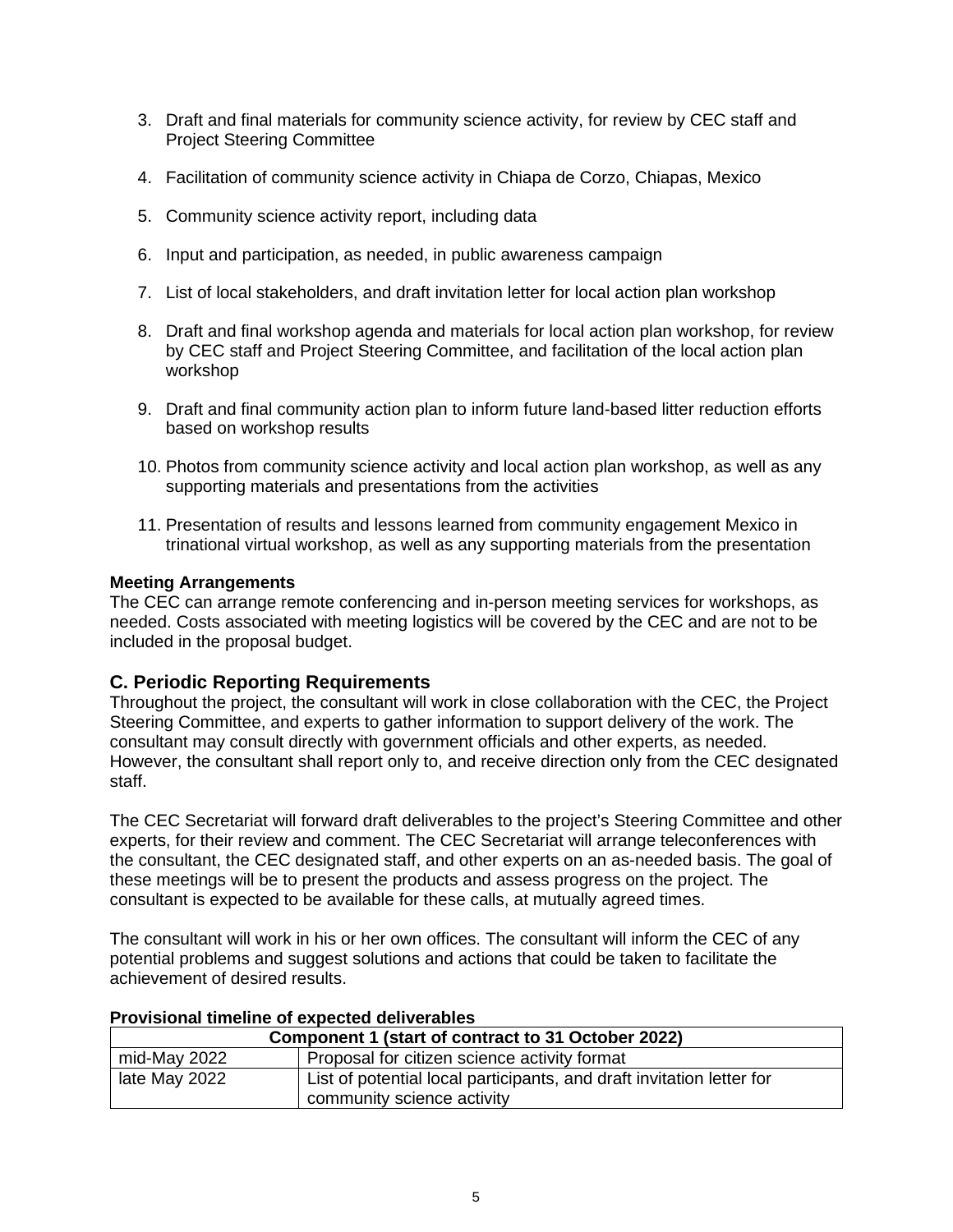| mid-June 2022                                     | Draft materials for community science activity                           |  |  |
|---------------------------------------------------|--------------------------------------------------------------------------|--|--|
| late June 2022                                    | Final materials for community science activity                           |  |  |
| July-October 2022                                 | Facilitate community science activity                                    |  |  |
| (date TBD)                                        |                                                                          |  |  |
| October 2022                                      | Community science activity report, including data                        |  |  |
| Component 2 (1 November 2022 to 31 December 2023) |                                                                          |  |  |
| November 2022-                                    | Support implementation of the public awareness campaign                  |  |  |
| December 2023                                     |                                                                          |  |  |
| Component 3 (1 January 2023 to 31 March 2024)     |                                                                          |  |  |
| early February 2023                               | List of local stakeholders, and draft invitation letter for local action |  |  |
|                                                   | plan workshop                                                            |  |  |
| early February 2023                               | Draft workshop agenda and materials for local action plan workshop       |  |  |
| late February 2023                                | Final workshop agenda and materials for local action plan workshop       |  |  |
| April-September 2023                              | Facilitate local action plan workshop                                    |  |  |
| (date TBD)                                        |                                                                          |  |  |
| September 2023                                    | Draft community action plan based on workshop results                    |  |  |
| October 2023                                      | Final community action plan based on workshop results                    |  |  |
| early 2024                                        | Participate in virtual workshop to present results from Mexico and       |  |  |
|                                                   | lessons learned                                                          |  |  |

## **D. Quality of Deliverables**

The consultant is responsible for providing deliverables of **publishable quality** (i.e., copy-edited prior to submission) in Spanish and, when applicable, for the technical editing of the materials. The consultant will submit to the CEC Secretariat all written material (including complete drafts and final reports) in Microsoft Word, following the format of the CEC's*[Report Template](http://www.cec.org/guidelines-for-cec-documents/)* and adhering to the precepts of the *[Guidelines for CEC Documents and Information Products](http://www.cec.org/guidelines-for-cec-documents/)*, as supplemented by the CEC's Spanish *[Style Guide](http://www.cec.org/es/18873_style-guide-2/)*. Supporting documents for tables, figures and maps will be submitted with the report in their original file format (e.g., Excel or ArcGIS). Note that all amounts shall be presented in metric units. The CEC Secretariat will be responsible, when applicable, for translation, printing, publication and distribution of products from this activity.

Upon delivery by the consultant of a final version of the report or other written materials under the project, the CEC reserves the right to a 15-business day period to review the document(s), notify the consultant of any potential issues or errors, and return the document(s) to the consultant for appropriate corrections, at no extra cost. In all cases, contract payments will be withheld if products submitted to the CEC fail to fulfill the quality and formatting requirements specified above. In the event that the consultant neglects to make the required corrections or if, following corrections, a deliverable remains unsatisfactory, the document shall be edited or revised by a third party designated by the Secretariat, the cost of which shall be deducted from the consultant's fees at a rate of C\$60 per hour.

## **E. Plagiarism**

Plagiarism is the act of conveying someone else's original expression or creative ideas as one's own and can be a violation of copyright law. Neither intentional nor unintentional plagiarism is acceptable to the CEC. The consultant must follow good scholarly methodology in preparing reports and deliverables under the contract, including systematic referencing in footnotes or insentence references, for any secondary sources, quotations, data, etc., that do not originate with the author. Sources for tables and figures reproduced from other literature must be given in a "Source" attribution immediately below the table or figure. Failure to properly reference the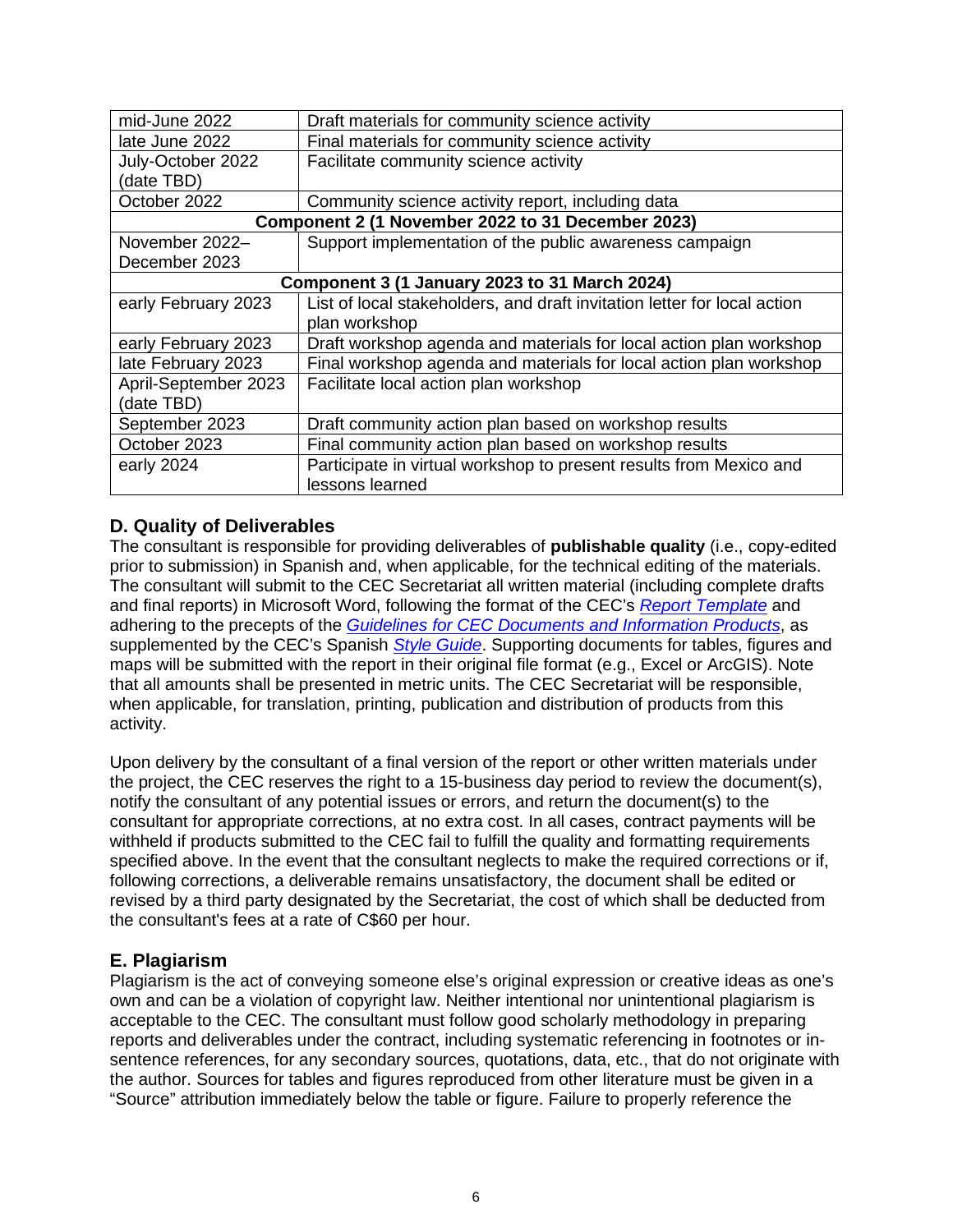source of such borrowed material constitutes plagiarism and will be considered a breach of contract. For further information, see [Guidelines for CEC Documents and Information Products.](http://www.cec.org/wp-content/uploads/guidelines-for-cec-documents.pdf) In addition, for every written deliverable submitted, the Consultant must use iThenticate, or an equivalent software approved by the Commission, to validate the written product in question and must forward the plagiarism review results to the CEC at the time of document submission. Contract payments will be retained if products do not fulfill these requirements.

## **III. Requirements and Proposal Evaluation**

#### **A. Mandatory Requirements**

*To be eligible for further consideration, all consultants must fulfill the following basic requirements.*

#### **1. In-country Ability**

The consultant, as well as all their personnel and subconsultants, must reside and be authorized to work legally in Canada, Mexico or the United States of America. If travel is required, the consultant must possess valid documentation to travel within these countries.

#### **2. Key Personnel**

For the purposes of this RFP, the term "consultant" may refer to either a group or company or a single individual.

If a proposal is submitted by a consortium of individuals or institutions, a "lead" consultant should be designated to take responsibility for ensuring overall coordination, the coherence of activity outputs, and the integration of information and ideas.

#### **3. Qualifications Required**

The consultant must possess competence, knowledge, and experience in:

- Marine litter and inland litter
- Community science activity facilitation
- Multistakeholder processes related to local environmental issues
- Engagement with local environmental issues and stakeholders in Chiapa de Corzo, Chiapas, Mexico

The consultant must be fluent in both written and spoken Spanish, proficiency in English is desirable.

#### **4. Proposal Submission**

It is the intention of the CEC Secretariat to include the **Terms of Reference** (**Section II** of this document) in the contract negotiated with the successful applicant. Therefore, prospective consultants should refer to these for more detailed information on the project and the services to be provided. Prospective consultants are requested not to reiterate the Terms of Reference in their submissions, but are invited to suggest modifications to enhance the proposal.

Proposals must include the following:

• A brief statement of interest and intent. This statement should be based upon and serve to demonstrate the consultant's experience and subject knowledge. The statement should address desired results; guidelines (parameters within which results are to be accomplished);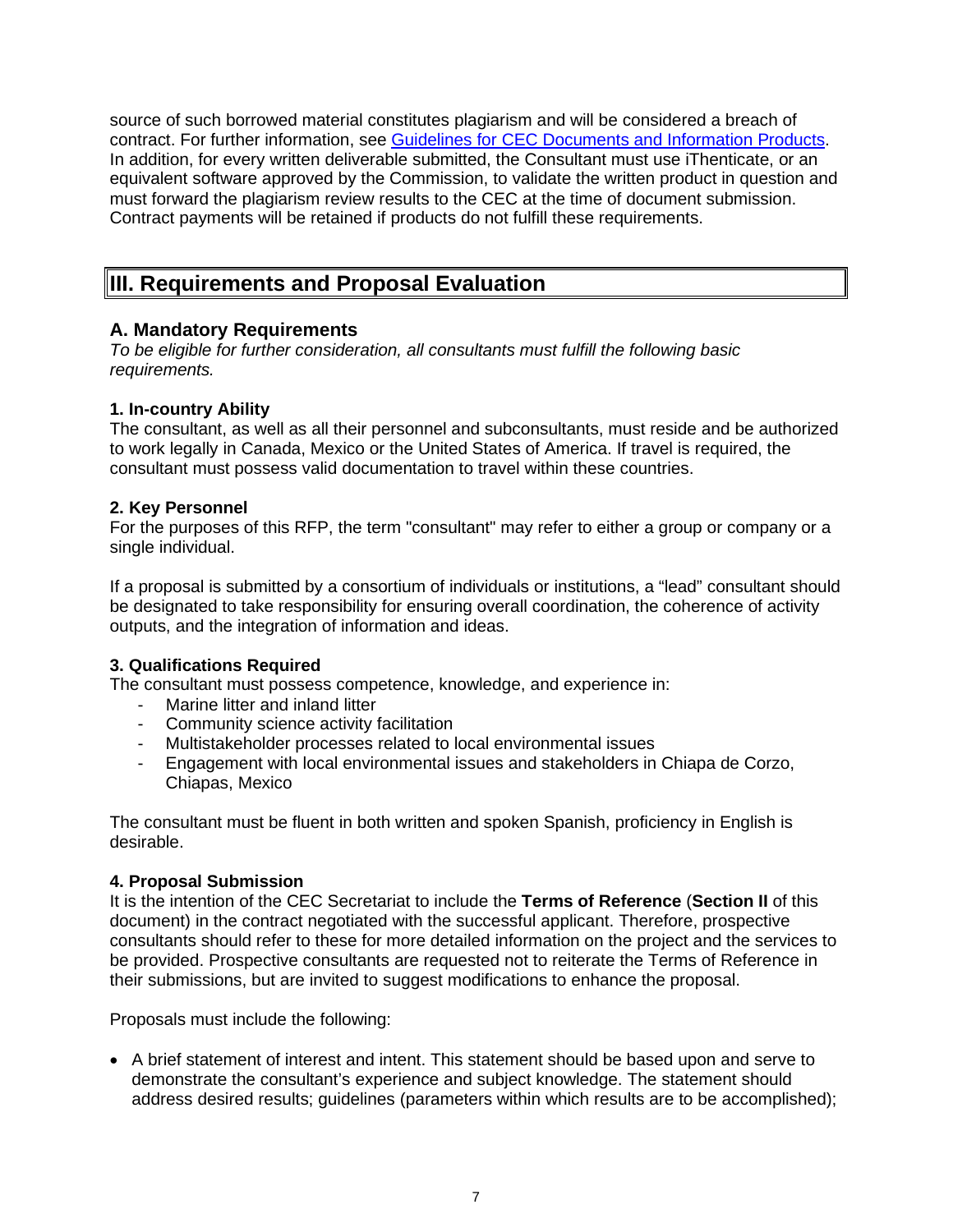resources (human, financial, technical, or organizational support available to help accomplish the results); and other aspects deemed applicable by the consultant. The purpose of this statement is to demonstrate not only the consultant's general and specific familiarity with the subject area, but also to highlight writing skills;

- A general work plan for carrying out this project;
- Proposed methodology:
- Suggested modifications to the Terms of Reference, and the reasons for such modifications;
- Resumes of the key personnel involved in the project;
- Detailed cost breakdown, including number of person/days of key and other personnel, direct and indirect costs, travel costs and applicable taxes;
- Description of relevant experience and any other relevant information;
- Two samples of previous work;
- Two letters of recommendation from previous assignments; and
- List of no less than three references.

## **B. Other Information to be Provided**

Potential consultants are encouraged to submit any additional information that they believe will assist the CEC Secretariat in the evaluation of their proposal. However, the proposal should not exceed six (6) pages, exclusive of applicant resumes, samples of previous work or corporate brochures.

## **C. Type of Contract to be Used for These Services**

The CEC Secretariat intends to use its milestone-based contract for these services. A sample is available upon request. If the contract is negotiated with a consortium, the CEC will offer the consultants the option to have separate contracts between each consultant and the CEC.

All work within the contract must be completed by 31 March 2024.

## **D. Selection Procedure**

The consultant deemed best qualified will be selected on the basis of a competitive process, in accordance with sections 2.5-2.7 of the *[CEC Consultant Services Procurement Manual](http://www.cec.org/wp-content/uploads/18890_consultant_services_procurement_manual.pdf)*.

Proposals that the CEC Secretariat determines to be complete will be evaluated according to the procedure described below. Prospective consultants who submit proposals determined by the CEC Secretariat to be incomplete will be so notified in writing.

Each complete proposal that is submitted will be evaluated by the CEC Secretariat according to the following criteria, with a point rating assigned for each:

| <b>Evaluation Criteria</b>                                      | Maximum<br><b>Point Rating</b> |
|-----------------------------------------------------------------|--------------------------------|
| Experience, qualifications and competency of key personnel      | 40                             |
| Understanding of project requirements and adequacy of work plan | 30                             |
| Suitability of the proposed approach                            | 10                             |
| Adequacy of budget                                              | 10                             |
| Writing ability                                                 | 10                             |
| Total                                                           | 100                            |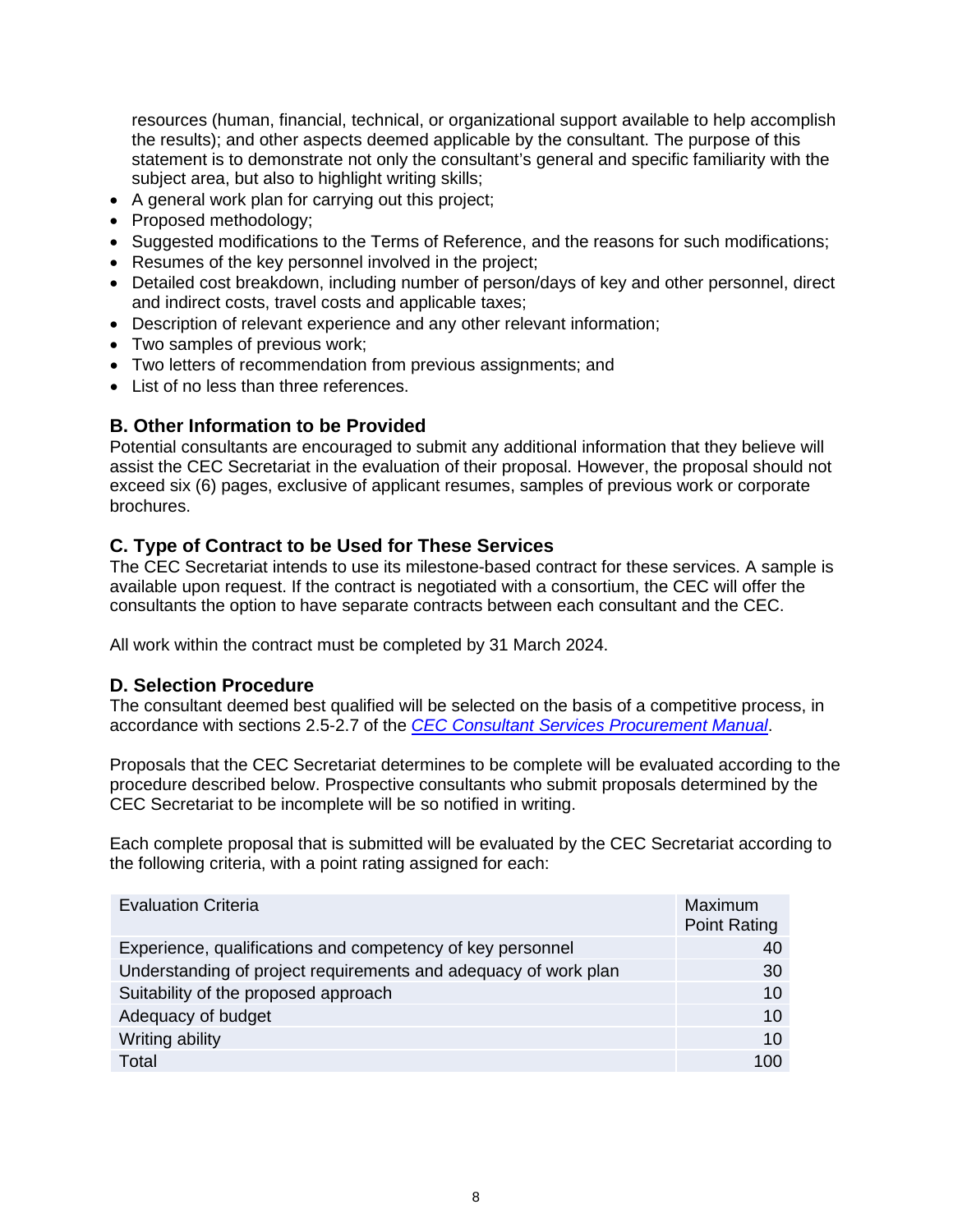A minimum score of 80 will be required for the prospective consultant's proposal to be eligible for further consideration. Cost efficiency will be taken into account in the evaluation.

Proposals in response to this request will be evaluated by the CEC designated staff and technical reviewers, who will form an Evaluation Committee. Each member of the Evaluation Committee will receive a copy of the proposals and will be asked to rate each proposal using the evaluation criteria and its maximum point ratings given above.

The CEC designated staff will arrange for a conference call/meeting among the members of the Evaluation Committee to discuss the ratings, arrive at final scores, and, subsequently, a ranking of all proposals. The strengths and weaknesses of each proposal, in terms of the evaluation criteria, will be noted and summarized. Once the selection has been made, each prospective consultant will be provided with their score—if requested—along with their comparative ranking. However, neither the evaluations nor the scores of other bidders will be provided.

#### **E. Estimated Level of Resources Required**

The budget for this activity is not expected to exceed C\$30,000, including professional fees and expenses. Reimbursable expenses are detailed in the CEC standard contract, available upon request; in addition, the cost of using iThenticate or other approved software to detect plagiarism (US\$50) should also be considered.

For universities and nongovernmental organizations, note that the CEC accepts that overhead be charged for administration and other indirect costs up to 15% of the total value of the contract.

If the proposal were presented by a consultant established in Mexico, the applicable valueadded tax will be 0%, in accordance with Article 29, section IV, paragraph a) of Mexico's VAT Act, as these are technical services that were engaged from abroad.

If a currency other than Canadian dollars is used, the consultant should indicate the total cost of the professional services in Canadian dollars as well as the currency of choice, for comparison purposes.

#### **F. Basis of Payment Required**

The consultant will be paid by milestone.

Payment shall be made only for *bona fide* consultant fees and legitimate expenses incurred in accordance with the contract for professional services, and only upon receipt and documented acceptance by the Secretariat of statement(s) of account/invoice(s) from the consultant. Settlement of invoices that are acceptable for payment will normally be made 30 days from the date of receipt by the Commission.

#### **G. Conflict of Interest**

"Conflict of interest" means, but is not limited to, a situation where a consultant's personal interest is sufficiently connected with professional duties under the contract, such that it results in a reasonable apprehension that said personal interest may influence the exercise of professional responsibilities under the contract. For example, a direct conflict of interest exists when the consultant is also a CEC government official, or is related to or closely affiliated with a CEC government official, CEC staff member or third party involved with the performance of the services.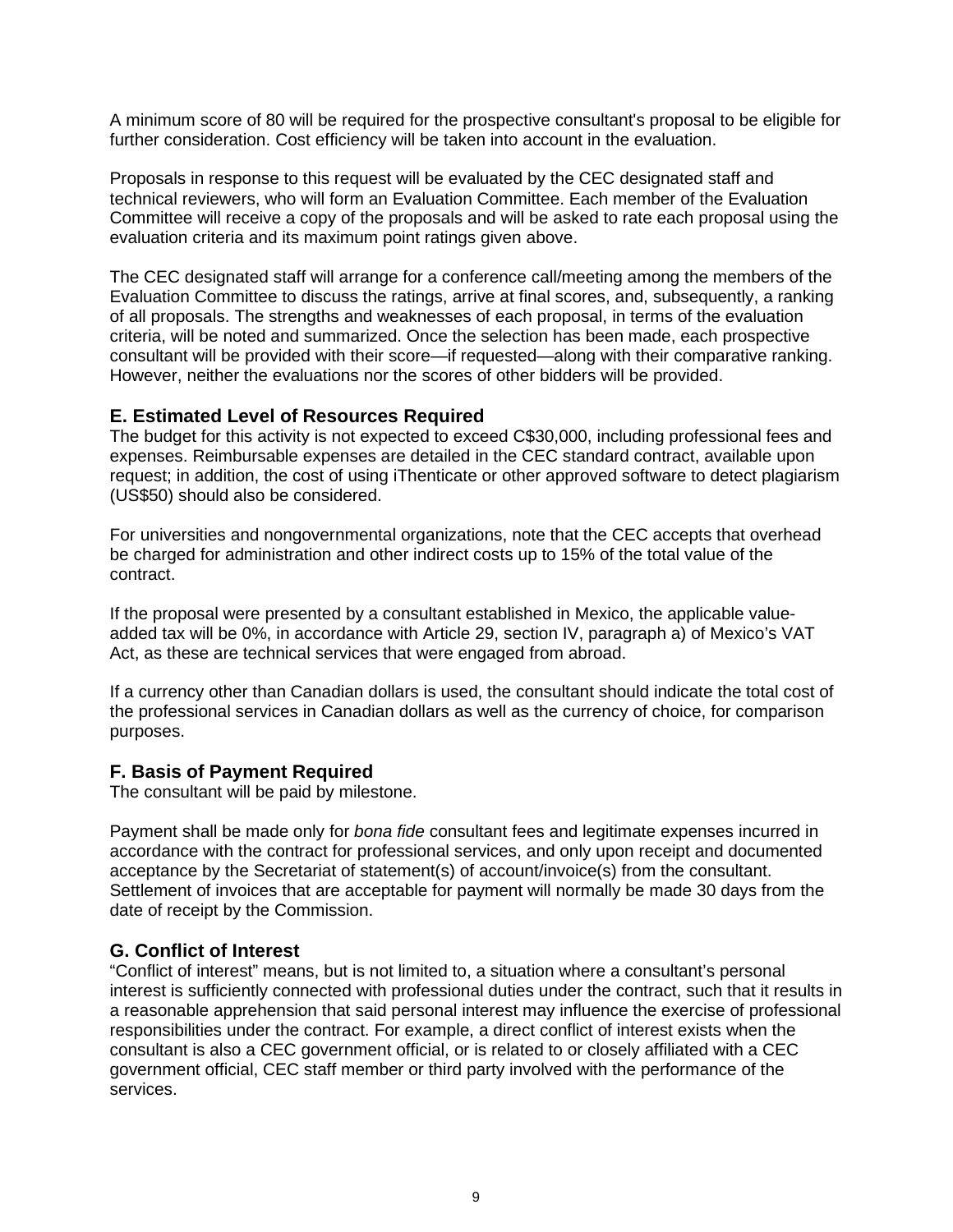The consultant will inform the CEC Secretariat of any circumstance that existed prior to the execution of this contract, or that could manifest during the performance of this contract, which could constitute a conflict of interest. The consultant will complete and sign, on behalf of all his or her personnel, the attached *Declaration of Acceptance and Impartiality and Independence* (see Annex). The Consultant will also take note of the *[CEC Consultant Services Procurement](http://www.cec.org/wp-content/uploads/18890_consultant_services_procurement_manual.pdf)  [Manual](http://www.cec.org/wp-content/uploads/18890_consultant_services_procurement_manual.pdf)*.

#### **I. Deadlines for Proposal Submission and Decision**

The proposal, including all relevant attachments, must be received by the CEC Secretariat offices by **17:00 EST on 6 April 2022**. Proposals submitted after this deadline will not be considered.

**Proposals must be submitted via e-mail to lroy@cec.org.** Proposal format may be in Microsoft Word or Adobe PDF format. Once the proposal has been submitted electronically, the CEC will confirm receipt within three business days. If receipt is not confirmed by e-mail within this time, **applicants must contact the CEC**. The contact person is:

Lauren Roy Project Lead, Ecosystems Unit Commission for Environmental Cooperation 700 de la Gauchetière St. West, Suite 1620 Montreal, QC, Canada H3B 5M2 Tel: 514-350-4300; Fax: 514-350-4314

The CEC Secretariat intends to select the consultant and notify the applicants within a reasonable period of time following the proposal submission deadline.